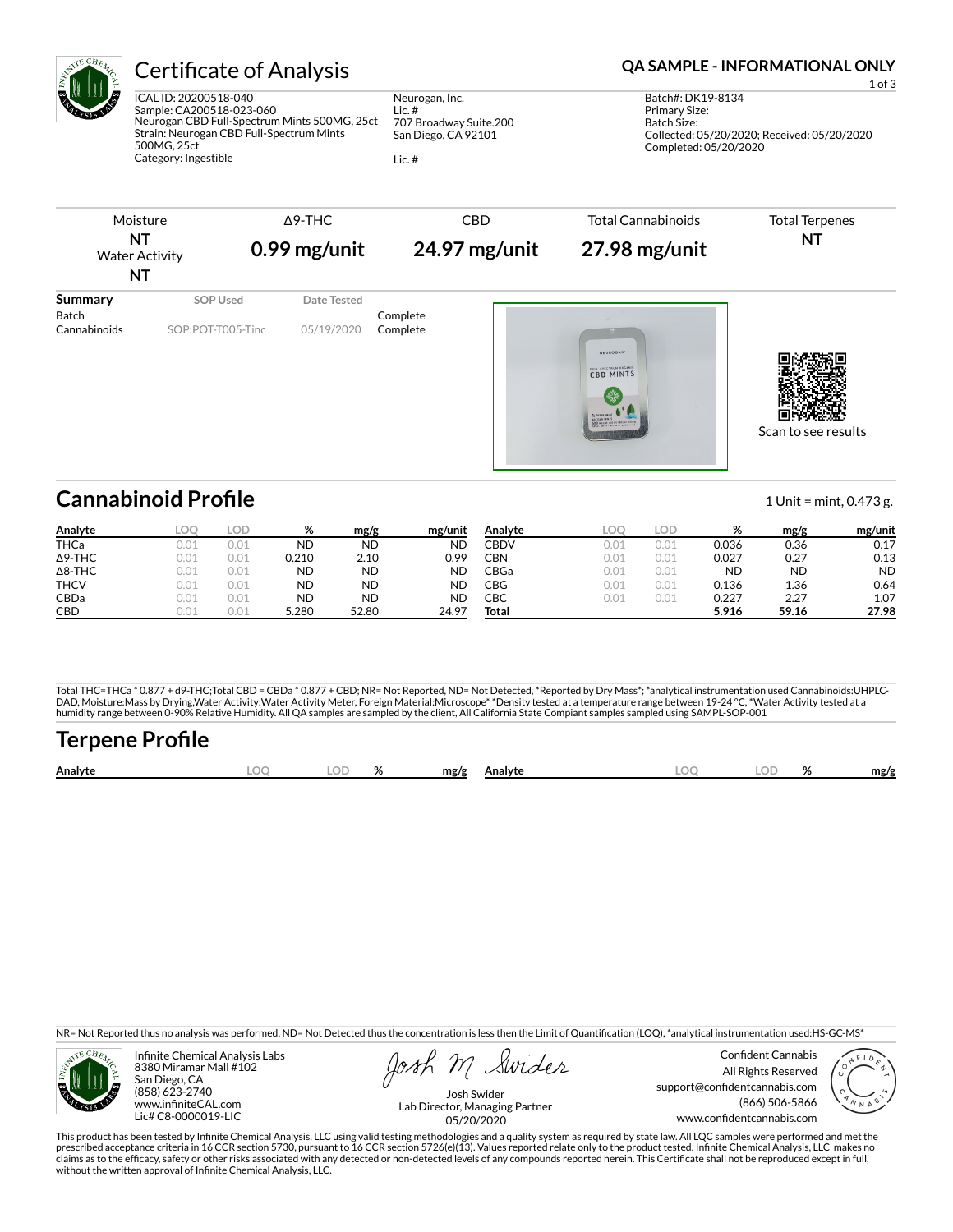ICAL ID: 20200518-040 Sample: CA200518-023-060 Neurogan CBD Full-Spectrum Mints 500MG, 25ct Strain: Neurogan CBD Full-Spectrum Mints 500MG, 25ct Category: Ingestible

Neurogan, Inc. Lic. # 707 Broadway Suite.200 San Diego, CA 92101

Lic. #

## Certificate of Analysis **Certificate of Analysis QA SAMPLE - INFORMATIONAL ONLY**

2 of 3 Batch#: DK19-8134 Primary Size: Batch Size: Collected: 05/20/2020; Received: 05/20/2020 Completed: 05/20/2020

### **Residual Solvent Analysis**

| Category 1 | .OC | LOF | .imit | Status | Category 2 | nn | .imit | <b>Status</b> | Category ∠ | LOD | Limi† | <b>Status</b> |
|------------|-----|-----|-------|--------|------------|----|-------|---------------|------------|-----|-------|---------------|
|            |     |     |       |        |            |    |       |               |            |     |       |               |

NR= Not Reported thus no analysis was performed, ND= Not Detected thus the concentration is less then the Limit of Quantification (LOQ),\*analytical instrumentation used=HS-GC-MS\*

### **Heavy Metal Screening**

| $\bigcap$<br>$-$<br>$\sim$ | . OF<br>◡ | Limit | status |
|----------------------------|-----------|-------|--------|
|                            |           |       |        |

NR= Not Reported thus no analysis was performed, ND= Not Detected thus the concentration is less then the Limit of Quantification (LOQ), \*analytical instrumentation used:ICP-MS\*

### **Microbiological Screening**

ND=Not Detected; \*analytical instrumentation used:qPCR\*



Infinite Chemical Analysis Labs 8380 Miramar Mall #102 San Diego, CA (858) 623-2740 www.infiniteCAL.com Lic# C8-0000019-LIC

Josh M Swider

Confident Cannabis All Rights Reserved support@confidentcannabis.com (866) 506-5866 www.confidentcannabis.com



Josh Swider Lab Director, Managing Partner 05/20/2020

This product has been tested by Infinite Chemical Analysis, LLC using valid testing methodologies and a quality system as required by state law. All LQC samples were performed and met the prescribed acceptance criteria in 16 CCR section 5730, pursuant to 16 CCR section 5726(e)(13). Values reported relate only to the product tested. Infinite Chemical Analysis, LLC makes no<br>claims as to the efficacy, safety o without the written approval of Infinite Chemical Analysis, LLC.